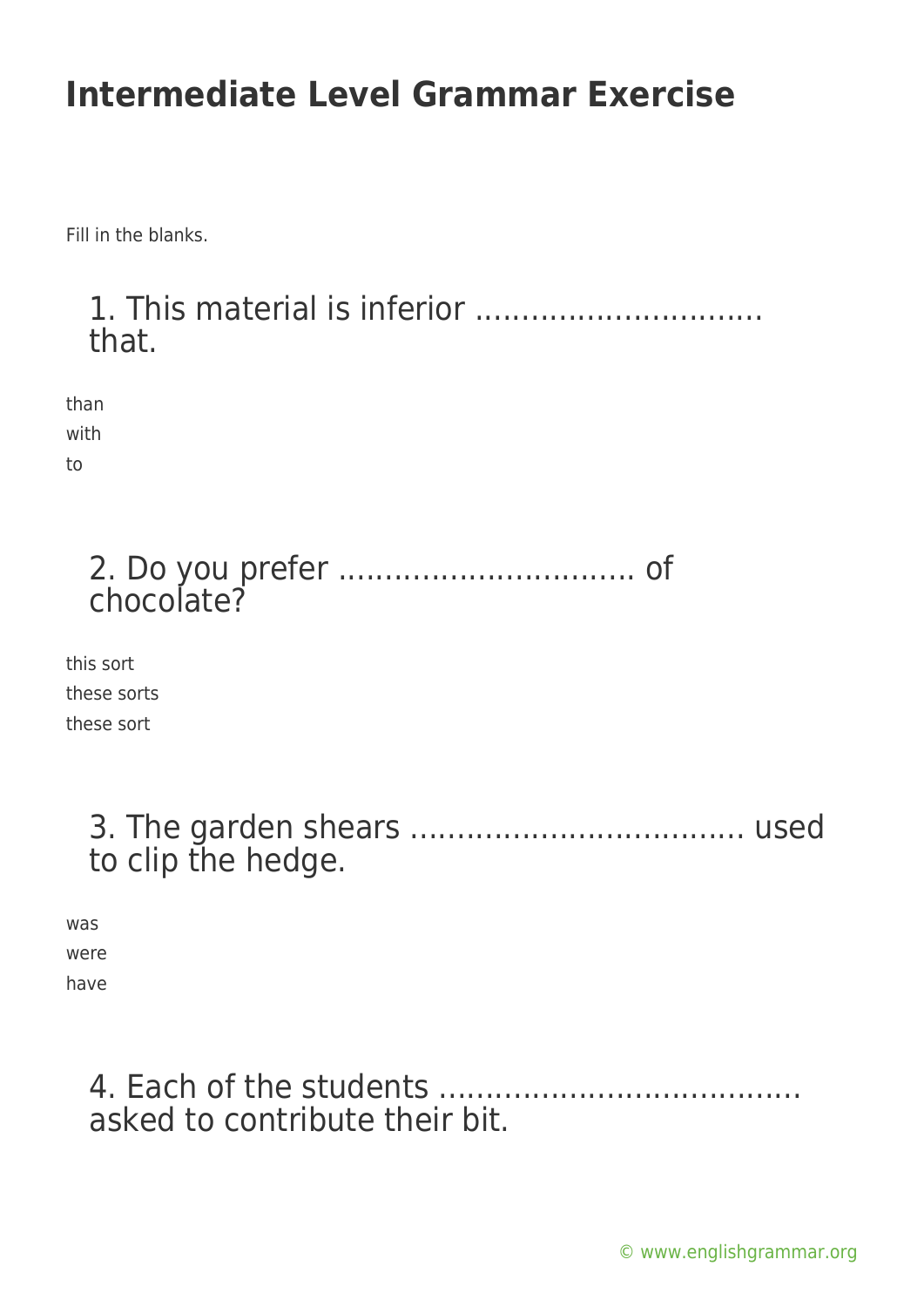was were has

### 5. A strimmer is a machine .................................... grass and weeds.

to cut to cutting for cutting

# 6. To ..................................., he lost his job.

noones surprise no ones surprise no one's surprise

7. You ........................................... working hard.

have been definitely have definitely been definitely have been

## 8. That kind of ....................................... not give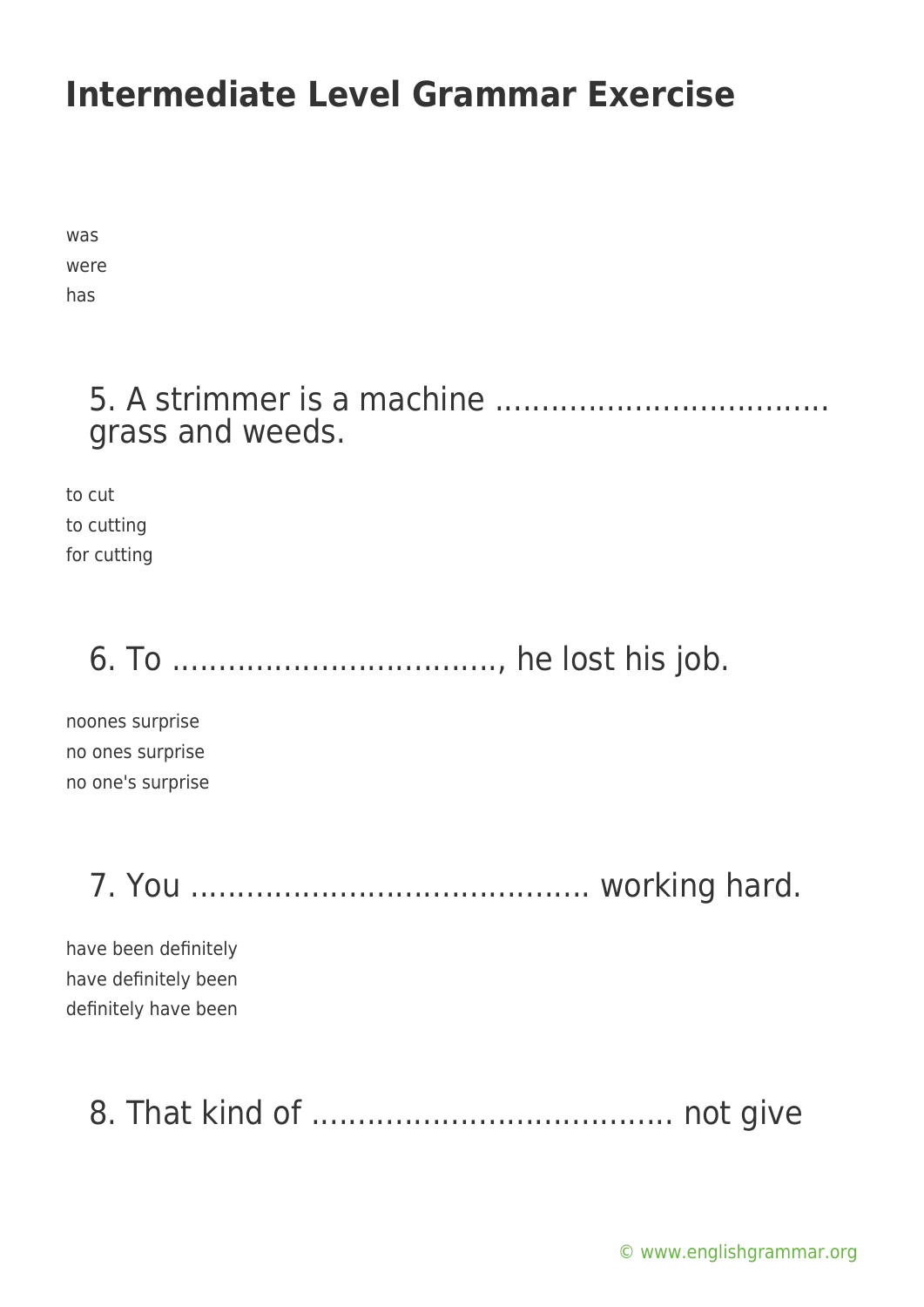#### me any amusement.

joke does jokes does jokes do

### 9. There is a slight ......................................... between the two shades.

difference different

### 10. Few historians have written more .................................... than Gibbon.

interesting interestingly

### 11. Our army ............................................. the enemy.

has defeated has been defeated was defeated

[© www.englishgrammar.org](https://www.englishgrammar.org/)